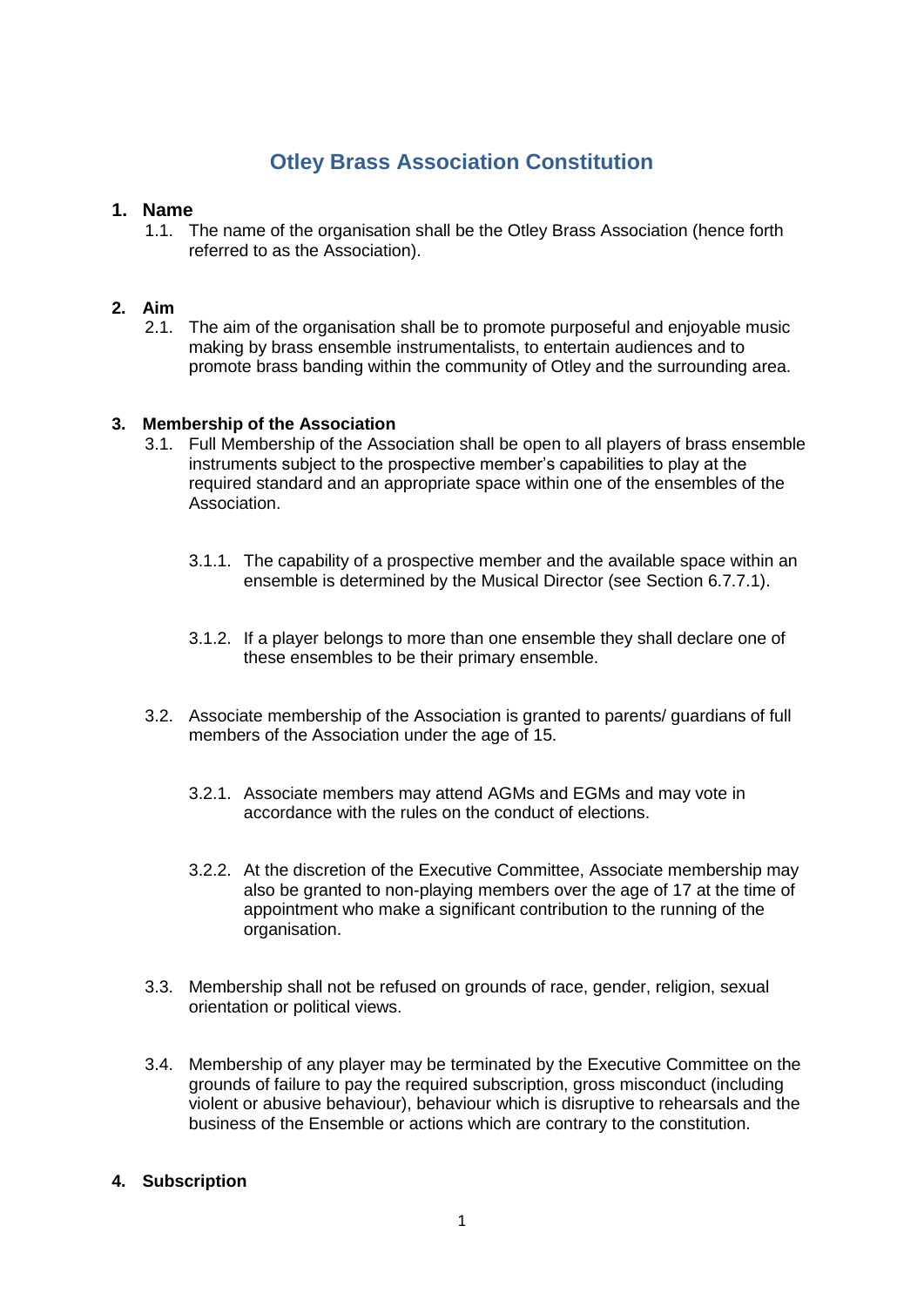- 4.1. Members are required to pay a subscription to the Association the level of which will be set at the Annual General Meeting.
- 4.2. Members who play in more than one ensemble shall pay the subscription to their primary ensemble.
- 4.3. The executive Committee may waive the subscription fee in cases of financial hardship.

#### **5. Administration of the Association**

- 5.1. The Association will be administered by an Executive Committee. The Committee, with the exception of members which are Musical Directors will be elected at the Annual General Meeting of the Association.
- 5.2. The Committee shall be responsible for all matters pertaining to the running of the Association.
- 5.3. The day to day running of individual ensembles is delegated to individual Ensemble Management Committees which are represented on the Executive Committee.
- 5.4. Committees may co-opt up to a maximum of three additional members per committee to assist with the running of the Ensemble or Association events.
	- 5.4.1. Co-opted members do not have voting rights on the committee.
	- 5.4.2. Co-option is intended to provide the committee with short term expertise. Where a role is required for a significant period of time then membership of the committee should be reviewed to create elected posts either by revision of the constitution or as defined in Section 7.3.2.

#### **6. The Executive Committee**

- 6.5. The Executive Committee shall consist of the officers of the Association and representatives of the Ensembles run by the Association.
	- 6.5.1. The Executive Committee shall be deemed quorate when at least 4 of these members are present including at least one representative from each ensemble and at least two of the following: the Association Chairperson, Treasurer or Secretary.
	- 6.5.2. All members of the Executive Committee shall be informed of committee meetings in advance and there shall be at least 3 Executive Committee meetings per year.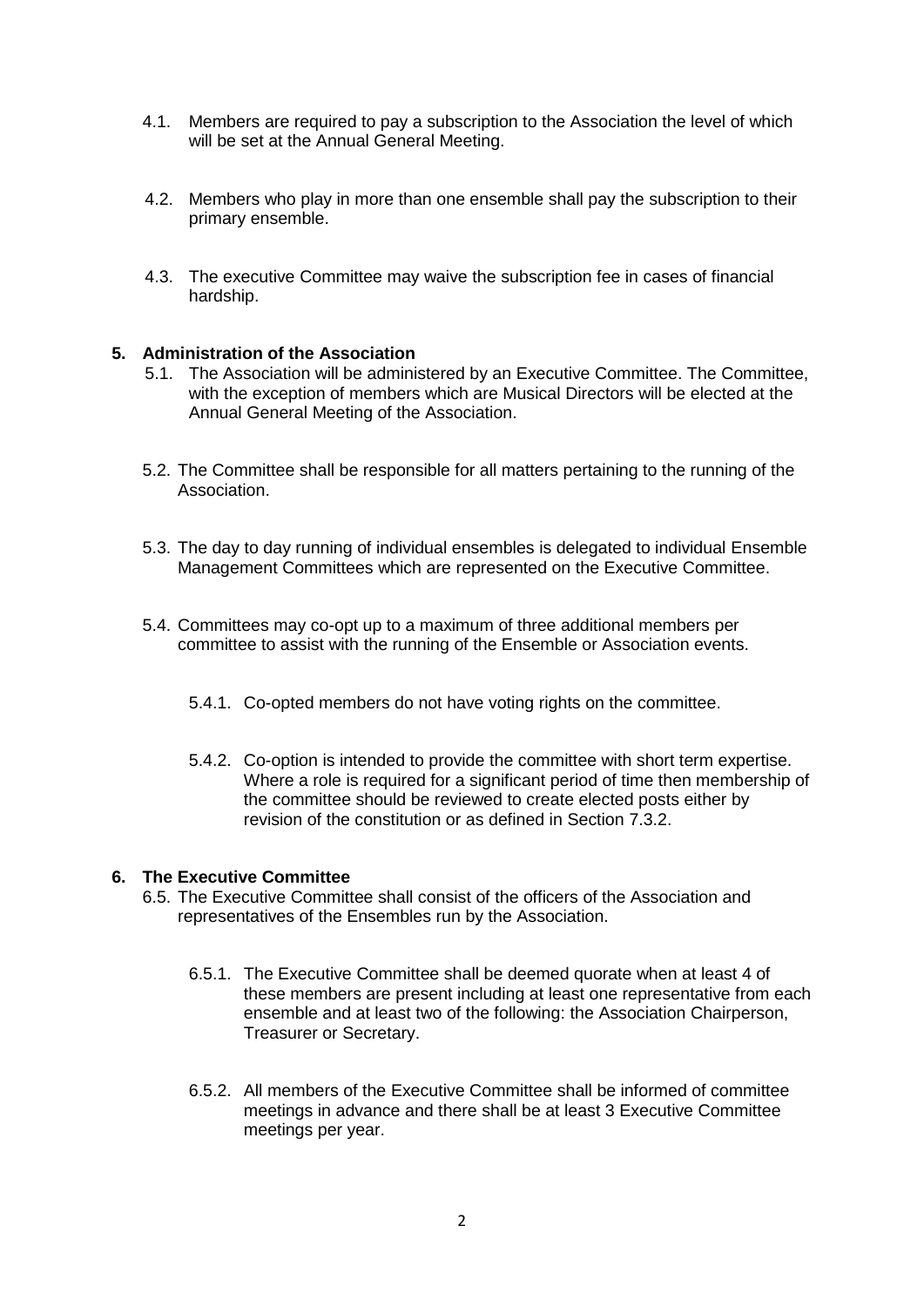- 6.5.3. In the event that the Executive Committee are unable to reach a consensus point of view then matters may be decided by a vote.
- 6.5.4. If a member is Musical Director of more than one ensemble they shall still only have one vote.
- 6.5.5. If the Executive Committee is unable to reach a majority decision then the Chairperson will have the casting vote.
- 6.6. The Executive Committee's role is:
	- to provide a strategic direction to the running of the Association.
	- to oversee financial planning and use of assets.
	- To ensure that the individual ensembles of the organisation work towards common goals and towards the overall objectives of the Association.
	- To set up or terminate new ensembles as appropriate to the Associations remit.

## 6.7. **Membership of the Executive Committee**

## 6.7.1. **Chairperson**

The Chairperson shall:

- Be responsible for the running of the Association's affairs.
- Be able to answer for the actions of the Association and the Executive Committee.
- Chair meetings of the Executive Committee and the AGM.

## 6.7.2. **Secretary**

The Secretary shall:

- Be responsible for arranging a programme of engagements in consultation with the individual Ensemble Management Committees and their Musical Directors.
- Take minutes at Committee meetings and the AGM.
- Deal with day to day correspondence of the Association Executive **Committee**

## 6.7.3. **Treasurer**

The Treasurer shall:

- Be responsible for the financial affairs of the Association.
- Produce detailed accounts for the Association as set out in Section 11.
- Setting Budgets for the individual ensembles in conjunction with the Executive Committee and individual Ensemble Management Committees.

#### 6.7.4. **Asset Manager**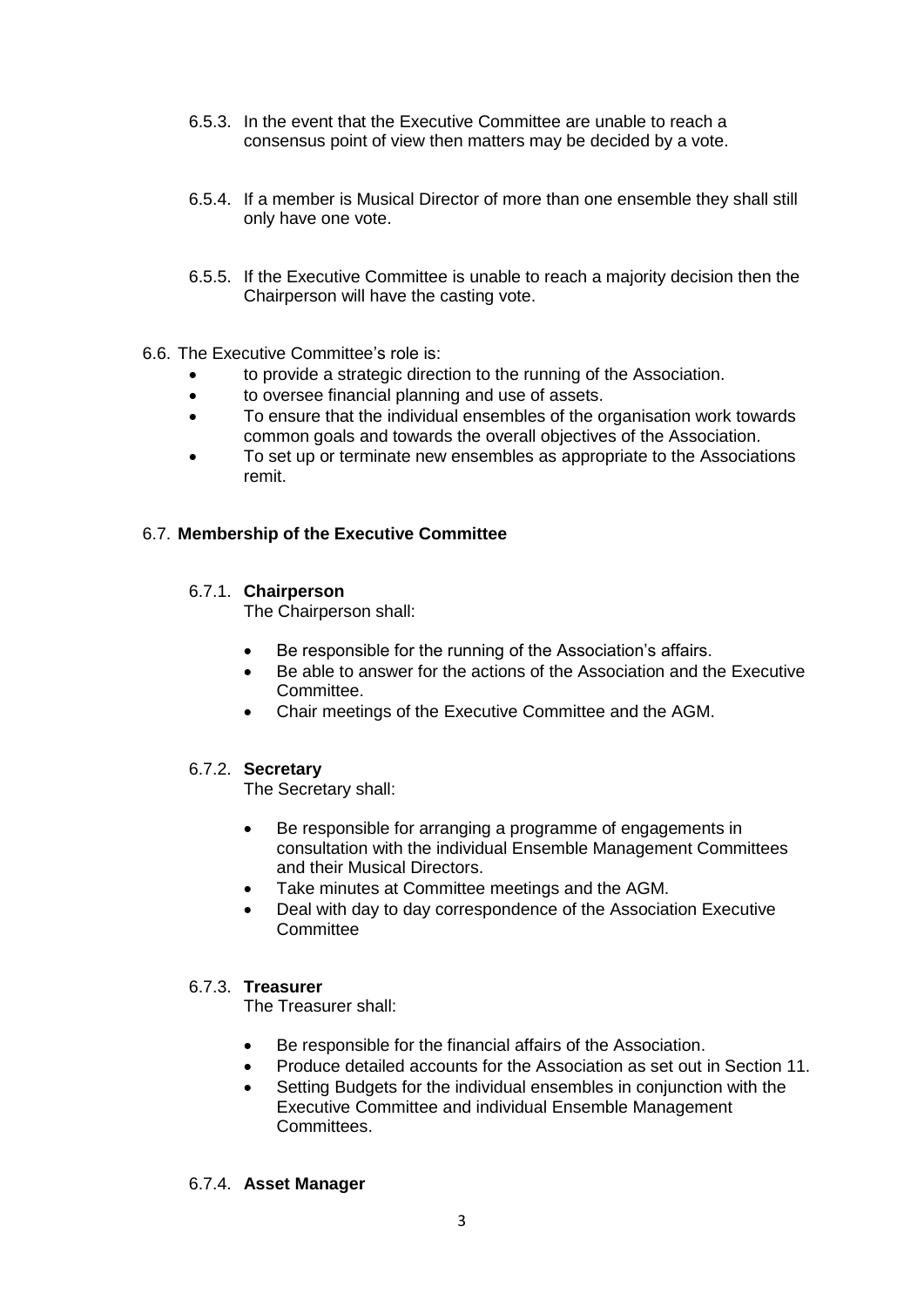The Asset Manager shall:

- Be able to account for the property of the Association.
- Keep records of who holds Association assets.
- Keep records of the original and depreciated values of Association assets.

#### 6.7.5. **Publicity Coordinator**

The Publicity Coordinator shall:

- Act as a central point of contact for external public relations including media and web.
- Work with individual ensembles to ensure that external communication consistently reflect the aims of the Association.
- To coordinate website management.

#### 6.7.6. **Ensemble Manager(s)**

- Represent each ensemble on the Executive Committee.
- Are responsible for the day to day running of one of the Associations ensembles in conjunction with the respective Ensemble Management Committee.

#### 6.7.7. **Musical Director(s)**

An unelected post; the musical director for each ensemble has a number of responsibilities:

#### 6.7.7.1. **Membership of an ensemble:**

The Musical director is responsible for determining if a player is of an appropriate standard to be a member of an ensemble and if there is space within the Ensemble to accept new members.

- 6.7.7.1.1. The capabilities of a prospective member will be judged by the Musical Director of the Ensemble either in rehearsal or through a formal audition.
- 6.7.7.1.2. In a formal audition another member of the Ensemble Management Committee must also be present.
- 6.7.7.1.3. The total number of players within any section of any ensemble and hence the capacity for new members shall be determined by the Musical Director.

## 6.7.7.2. **Parts, Concerts and Contests**

6.7.7.2.1. The positioning of players within each ensemble and the parts that they play shall be determined by the Musical Director.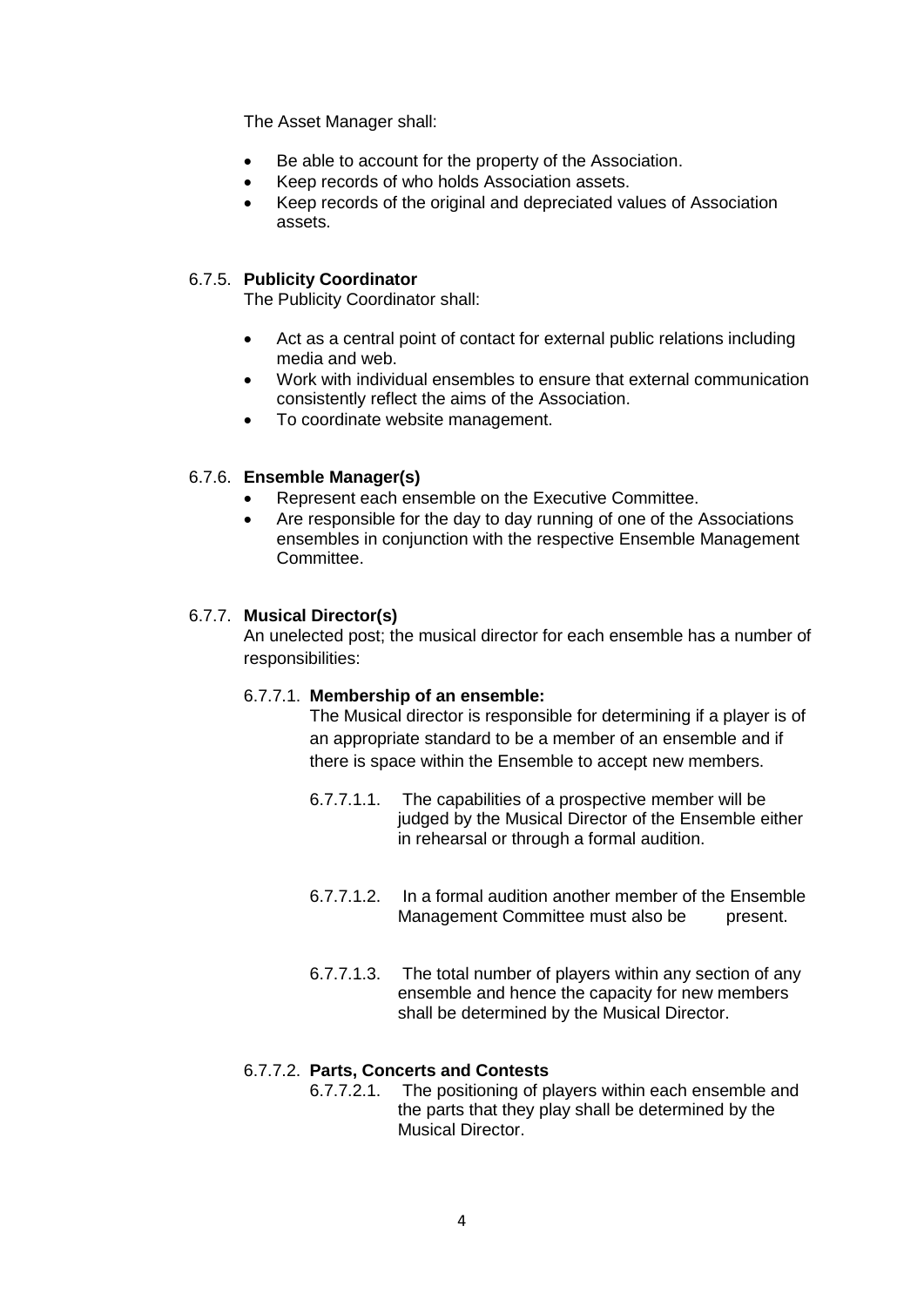- 6.7.7.2.2. In the interests of balance, Musical Directors may, in the most extreme cases and with the backing of the Ensemble Management Committee ask players to step down for certain occasions.
- 6.7.7.2.3. The Musical Director may also ask players to step down for competition appearances if the maximum number of players permitted by the rules of the contest is less than the number of players within the ensemble.

# 6.7.7.3. **Musical Direction**

- 6.7.7.3.1. The Musical Director is responsible for the musical standard of the Ensemble and the development of its musical standard.
- 6.7.7.3.2. The Musical Director is responsible for the conducting of the Ensemble at rehearsals and concerts.
- 6.7.7.3.3. The Musical Director is responsible for the selection of music for concerts and where required contests.

## **7. The Ensemble Management Committee(s)**

- 7.1. Day to Day running of individual ensembles is delegated to Ensemble Management Committees.
	- 7.1.1. Ensemble Management Committees shall be deemed quorate when at least 4 of these members are present.
	- 7.1.2. All members of the Committee shall be informed of committee meetings in advance and there shall be at least 3 committee meetings per year.
	- 7.1.3. In the event that the Committee are unable to reach a consensus point of view then matters may be decided by a vote.
	- 7.1.4. If the Committee is unable to reach a majority decision then the Association Chairperson will have the casting vote.

## 7.2. **Role of the Ensemble Management Committee**

The Ensemble Management Committee's role is:

to provide day to day running of the Ensembles.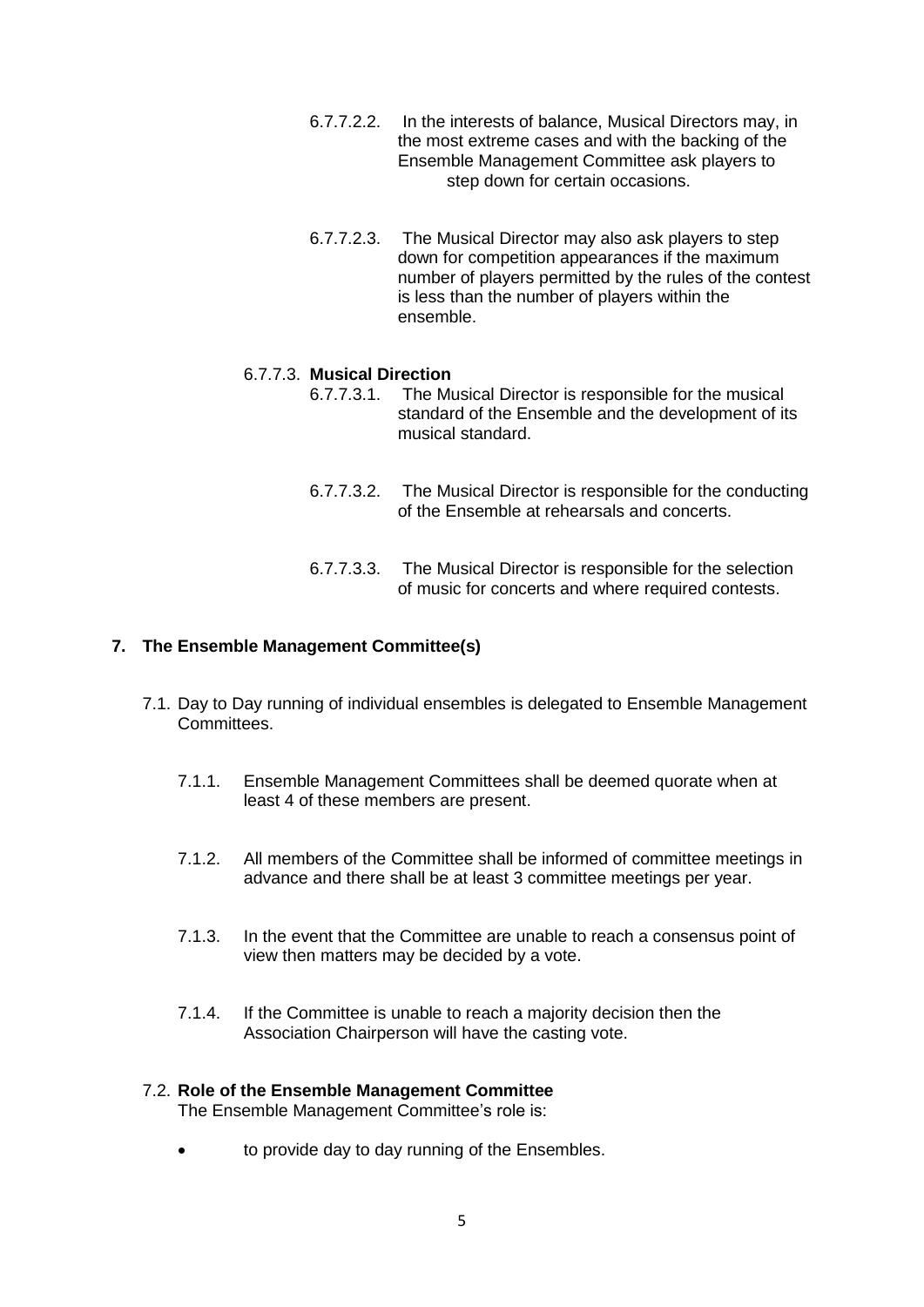to work with the Executive Committee to achieve the longer term objectives of the Association.

# 7.3. **Membership of Ensemble Management Committees**

- 7.3.1. The Ensemble Management Committee is made up of a minimum of 4 posts detailed in Section 7.3.5. along with ex-officio members from the Executive Committee.
- 7.3.2. Additional permanent posts on the Ensemble Management Committee may be created if required to ensure efficient running of the organisation.
- 7.3.3. The nature of such additional posts on the Ensemble Management Committee must be approved by the membership of the Ensemble at an AGM or EGM and posts filled according to the conduct of elections (Section 8).
- 7.3.4. The total competency of the Ensemble Management Committee is defined by the Association constitution and individual ensembles may not assume competencies from the Association without approval by an Association AGM or EGM in accordance with the rules on constitutional amendment.

# 7.3.5. **Compulsory Management Committee Posts**

7.3.5.1. **Ensemble Manager**

The Ensemble Manager is responsible for:

- **the day to day running of the Ensemble in conjunction** with the Ensemble Committee.
- chairing meetings of the Ensemble Management Committee.

## 7.3.5.2. **The Musical Director**

 is responsible for musical matters within the Ensemble as detailed in Section 6.7.7

# 7.3.5.3. **Librarian**

The Librarian shall

 Be responsible for the maintenance of the music of the Association that is assigned to it by the executive Committee.

# 7.3.5.4. **Ensemble Representative**

The Ensemble representative shall

 Represent the views of the Ensemble at committee meetings.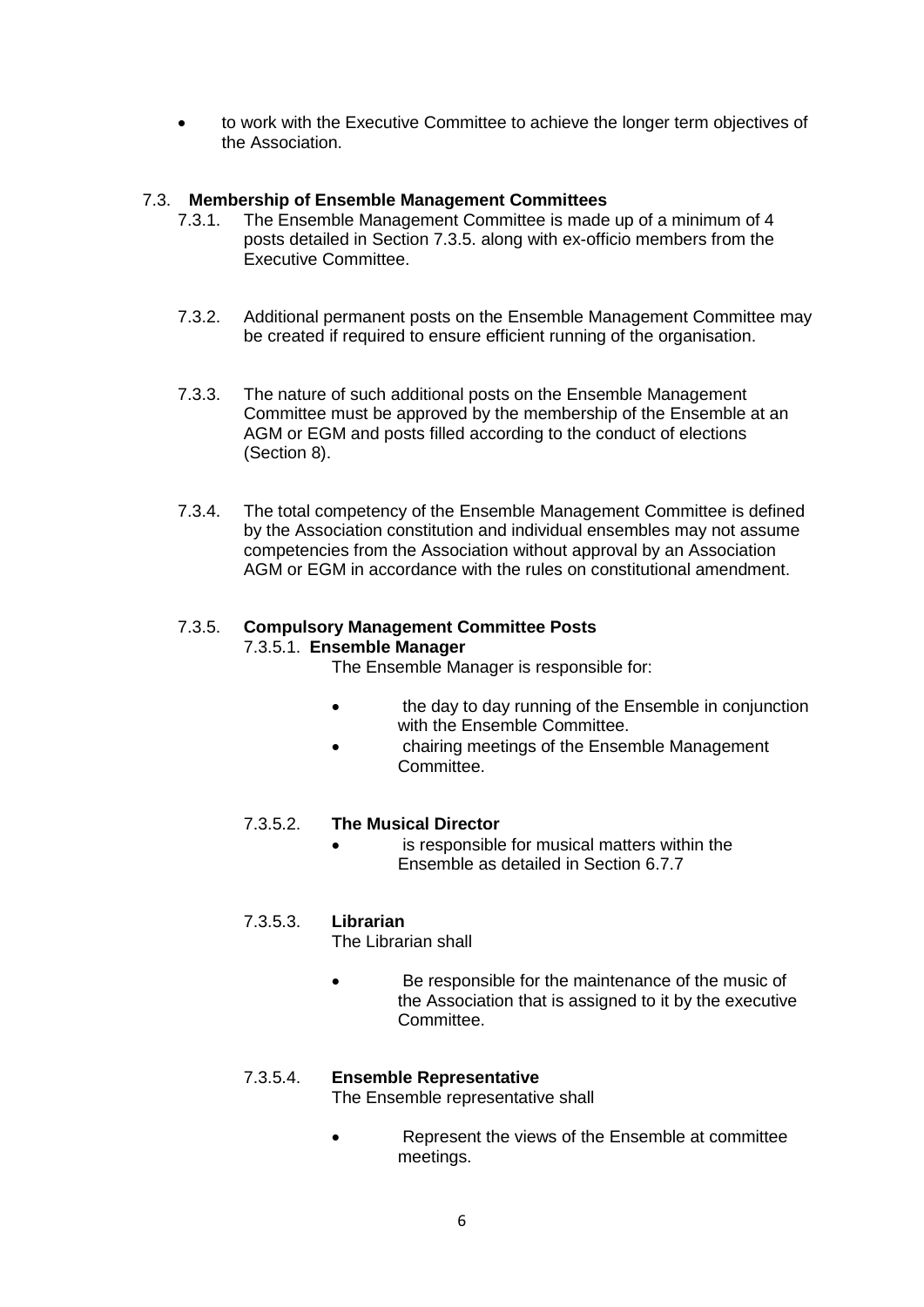- Solicit views of members of the Ensemble at regular intervals through forums that give all members the opportunity to express their views.
- 7.3.5.5. **Ex Officio Members of the Ensemble Management Committees** The Association Chairperson, Treasurer and Secretary are exofficio members of each of the Ensemble Management Committees and have full voting rights.

## **8. Election/appointment of committee members**

- 8.1. Committee members with the exception of the Musical Director(s) shall be elected at the Annual General Meeting.
- 8.2. Committee members must be members or associate members of the Association over 17 years of age on the date of the election.
- 8.3. The Association Chairperson, Treasurer, Secretary, Asset Manager, and Publicity Coordinator are elected by the full membership of the Association subject to the rules for conduct of elections.
- 8.4. The remaining elected members of the Ensemble Management Committees are elected by members of the Ensemble which they represent subject to the rules for conduct of elections.
- 8.5. Nominations for committee posts must be received by the chairperson at least 24 hours before the meeting. Nominations must be proposed and seconded by members of the Association.
- 8.6. If no nominations are received then nominations may be made at the AGM.

#### 8.7. **Conduct of Elections**

- 8.7.1. All full members over the age of 15 on the date of the election will have the right to vote directly.
- 8.7.2. Associate members who are Parents or Guardians of members under the age of 15 on the date of the election are given a proxy vote for the member.
	- 8.7.2.1. No person may exercise more than 1 proxy vote even if they have more than one child in the Association.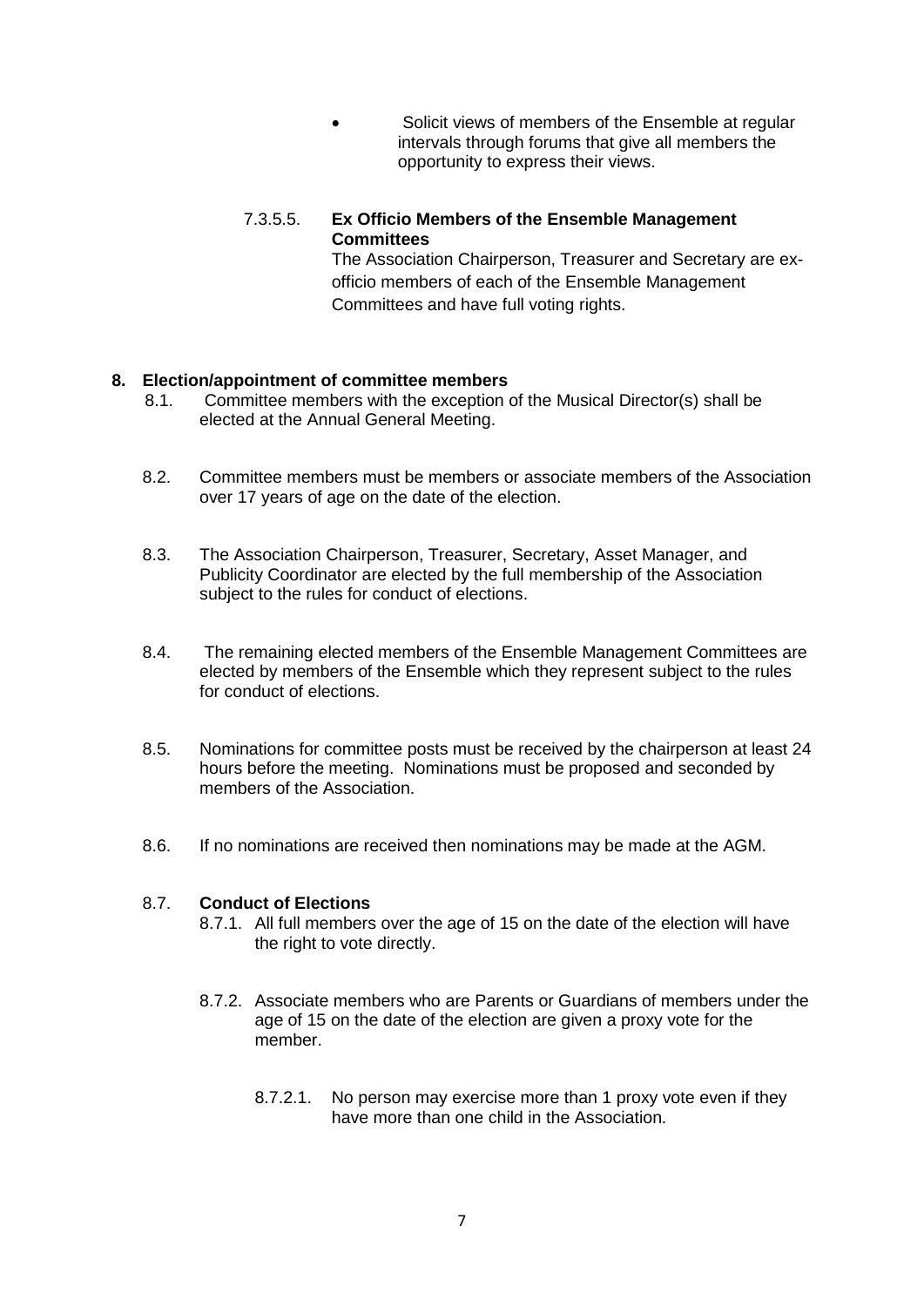- 8.7.3. Associate members who are granted this status by the committee will have the right to vote directly at the AGM and EGMs.
- 8.7.4. Elections shall be conducted by written ballot with each post considered individually.
- 8.7.5. Elections shall use the transferable vote system in which voters may rank candidates in order of preference on the ballot paper. After each count the candidate in last place shall be eliminated and the votes for this candidate shall be transferred to the next highest preference choice indicated on the ballot. This process shall continue until one candidate receives a simple majority of the vote of those present.
- 8.7.6. In each election, even if only one candidate has been nominated an additional choice of 'reopen nominations' shall be added to the ballot paper.
- 8.7.7. If 'reopen nominations' is the selected in the vote then the post will remain vacant and new candidates may be nominated for the post. An EGM must be convened 2 weeks later to enable a vote to be conducted for the unfilled position(s).
- 8.7.8. In the event of a tie the outgoing Chairperson shall have the casting vote.

## 8.8. **Appointment of Musical Director(s)**

- 8.8.1. The musical director shall be appointed by the Executive Committee following consultation with the Ensemble concerned and its Ensemble Management Committee.
- 8.8.2. In the event of a vote within the Executive Committee on the appointment of a Musical Director only elected members of the executive committee shall vote.
- 8.8.3. The Musical Director may be removed by:
	- A vote with a two thirds majority of the rest of the elected members of the Association Executive Committee
	- Following passing of a motion of no confidence by the Ensemble at an Ensemble EGM.

## 9. **Annual General Meeting**

- 9.1. There shall be an Annual General Meeting of the Association to review the past year's activities.
- 9.2. Members shall be given at least 2 weeks' notice of the Annual General Meeting.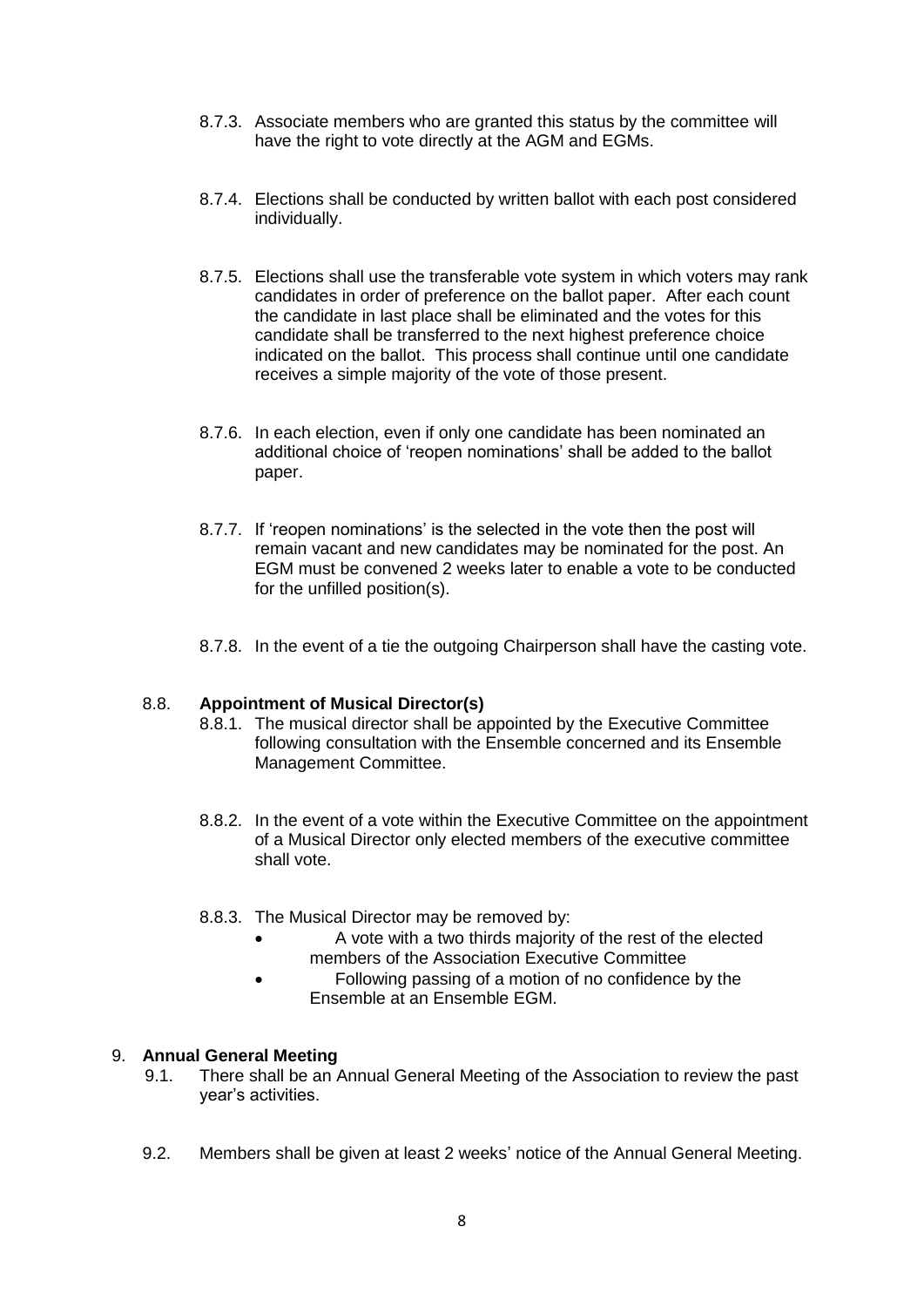- 9.3. The Annual General Meeting shall include reports from the Chairman and Treasurer of the Association, Musical Directors of ensembles and Ensemble Managers and the election of officers.
- 9.4. Other motions for consideration at the Annual General meeting should be supplied to the Chairperson one week before the meeting.

# 10. **Extraordinary General Meeting**

- 10.1. An Extraordinary General Meeting of the Association may be called:
	- by the Executive Committee.
	- by members of the Association in a letter to the Chairperson signed by at least 25 members of the Association.
	- by members of a single ensemble following a resolution passed at an Ensemble EGM.
- 10.2. An Extraordinary General Meeting of an Ensemble may be called:
	- by the Ensemble Management Committee.
	- by members of the Ensemble in a letter to the Association. Chairperson signed by at least 15 members of the Ensemble.
- 10.3. When an EGM has been requested by the membership or by a resolution of an Ensemble, the meeting must be held within 21 days of the receipt of such a request.
- 10.4. Voting on any motions at an EGM will be by two thirds majority of those present with at least 50% of Full Members, who are eligible to vote directly, in attendance.

## 11. **Finance, Assets and Audit**

- 11.1. All assets and monies are held by the Association. Individual Ensembles may not hold assets or monies.
- 11.2. All income derived from the activities of the Association and its ensembles is payable to the Association.
- 11.3. The financial year shall commence on the  $1<sup>st</sup>$  of October and finish on the 30<sup>th</sup> of September
- 11.4. At the end of the financial year the treasurer shall prepare the accounts for audit.
- 11.5. The accounts shall be audited by a non committee member unrelated to the treasurer.